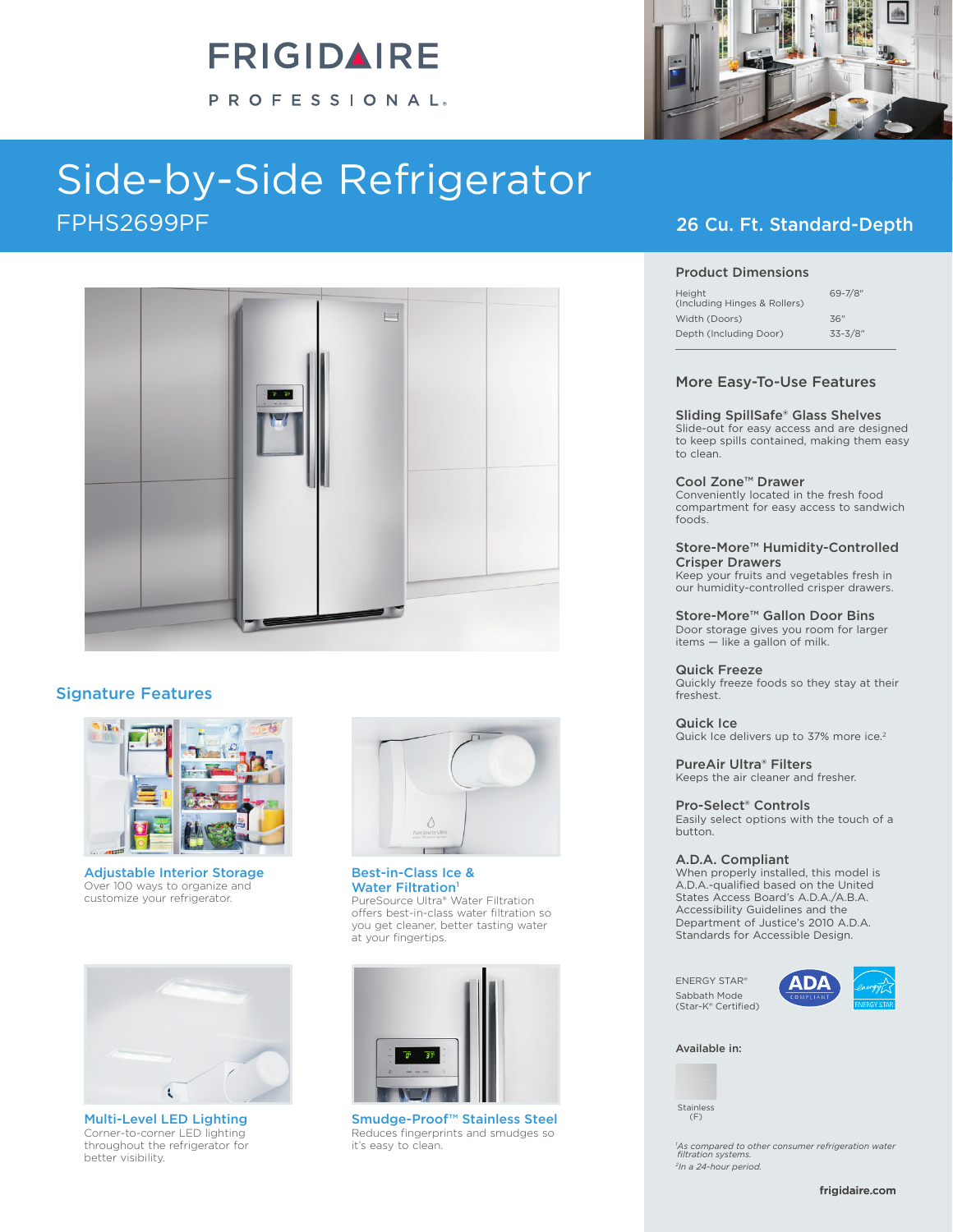### **FRIGIDAIRE**

#### PROFESSIONAL.

### Side-by-Side Refrigerator **Frigidaire Professional**

FPHS2699PF 26 Cu. Ft. Standard-Depth

| Features                                        |                                     |                                                                                                                                                                                                                                          |
|-------------------------------------------------|-------------------------------------|------------------------------------------------------------------------------------------------------------------------------------------------------------------------------------------------------------------------------------------|
| Door Design                                     | Curved                              |                                                                                                                                                                                                                                          |
| Door Handle Design                              | <b>Stainless Steel</b>              |                                                                                                                                                                                                                                          |
| Cabinet Finish                                  | Grey                                |                                                                                                                                                                                                                                          |
| Door Stops/Door Closers                         | Yes/Yes                             |                                                                                                                                                                                                                                          |
| Door Hinge Covers                               | Hidden                              |                                                                                                                                                                                                                                          |
| Rollers - Front/Rear                            | Adjustable/Yes                      |                                                                                                                                                                                                                                          |
| Energy Saver Plus Technology                    | Yes                                 |                                                                                                                                                                                                                                          |
| Water Filter Location                           | Top Right Rear                      |                                                                                                                                                                                                                                          |
| Sound Package                                   | Quiet Pack                          |                                                                                                                                                                                                                                          |
| Dispenser                                       |                                     |                                                                                                                                                                                                                                          |
|                                                 |                                     |                                                                                                                                                                                                                                          |
| Controls                                        | Pro-Select <sup>®</sup>             |                                                                                                                                                                                                                                          |
| Dispenser Design                                | Flush, Single Paddle                |                                                                                                                                                                                                                                          |
| Number of Dispenser Buttons                     | 11                                  |                                                                                                                                                                                                                                          |
| Crushed Ice/Cube Ice/Chilled Water              | Yes/Yes/Yes                         | <b>Standard</b>                                                                                                                                                                                                                          |
| Ice Option                                      | Quick Ice                           | <b>Refrigerator Depth</b>                                                                                                                                                                                                                |
| Freeze Option                                   | Quick Freeze                        | vs. Counter Depth                                                                                                                                                                                                                        |
| Display On/Off Option                           | Yes                                 |                                                                                                                                                                                                                                          |
| Control Lock/Light                              | Yes/Yes                             | <b>Counter Depth</b>                                                                                                                                                                                                                     |
| Temp/Door Ajar/Power Failure Alerts Yes/Yes/Yes |                                     | $-23\%$ "                                                                                                                                                                                                                                |
| Water Filter Change Indicator Light             | Yes                                 |                                                                                                                                                                                                                                          |
| Air Filter Change Indicator Light               | Yes                                 |                                                                                                                                                                                                                                          |
| <b>Refrigerator Features</b>                    |                                     |                                                                                                                                                                                                                                          |
| Interior Lighting                               | Performance LED                     |                                                                                                                                                                                                                                          |
| Water Filter Type                               | PureSource Ultra®                   |                                                                                                                                                                                                                                          |
|                                                 | PureAir Ultra <sup>®</sup>          |                                                                                                                                                                                                                                          |
| Air Filter Type<br><b>Fixed Shelves</b>         |                                     | B                                                                                                                                                                                                                                        |
|                                                 |                                     |                                                                                                                                                                                                                                          |
| <b>Sliding Shelves</b>                          | 3 SpillSafe®                        |                                                                                                                                                                                                                                          |
| Cool Zone™ Drawer                               | 1 Stacked                           |                                                                                                                                                                                                                                          |
| Wine/Can Rack                                   |                                     |                                                                                                                                                                                                                                          |
| Upper Crisper/Lower Crisper                     | 1 Clear / 1 Clear<br>$\overline{2}$ | $-28^{3}/4$ <sup>11</sup><br><b>Standard Depth</b>                                                                                                                                                                                       |
| <b>Humidity Controls</b>                        |                                     |                                                                                                                                                                                                                                          |
| Dairy Compartment                               | 1 Clear                             |                                                                                                                                                                                                                                          |
| Fixed Door Bins                                 | 2 Two-Liter Clear                   | Recessed<br>Recessed<br><b>Top View</b><br>electrical outlet<br>water line                                                                                                                                                               |
| Adjustable Door Bins                            | 2 One-Gallon Clear                  |                                                                                                                                                                                                                                          |
| Non-Slip Bin Liner / Bottle Retainers           | Yes/1 Clear                         |                                                                                                                                                                                                                                          |
| Condiment Bin                                   |                                     |                                                                                                                                                                                                                                          |
| <b>Freezer Features</b>                         |                                     | Allow 1" min. clearance at rear                                                                                                                                                                                                          |
| Door Bins/Tilt-Out Wire Door Bins               | 2 White $/2$                        | for proper air circulation and<br>water/electrical connections                                                                                                                                                                           |
| <b>Fixed Shelves</b>                            | 2 Glass                             | 24"<br>25"<br>Cabinet<br>Countertop                                                                                                                                                                                                      |
| <b>Full Extension Baskets</b>                   |                                     |                                                                                                                                                                                                                                          |
| <b>Full Freezer Baskets</b>                     | 1 Plastic/1 Wire                    |                                                                                                                                                                                                                                          |
| <b>Half Freezer Baskets</b>                     |                                     | 28%" Side Panels, 1/2" min. width                                                                                                                                                                                                        |
| Ice Cream Shelf / Pizza Shelf                   | Yes/Yes                             |                                                                                                                                                                                                                                          |
| SpaceSaver <sup>™</sup> Shelf                   |                                     |                                                                                                                                                                                                                                          |
| Lighting                                        | LED                                 |                                                                                                                                                                                                                                          |
| Certifications                                  |                                     |                                                                                                                                                                                                                                          |
|                                                 |                                     |                                                                                                                                                                                                                                          |
| A.D.A. Compliant <sup>1</sup>                   | Yes                                 |                                                                                                                                                                                                                                          |
| <b>ENERGY STAR®</b>                             | Yes                                 |                                                                                                                                                                                                                                          |
| Sabbath Mode (Star-K® Certified)                | Yes                                 |                                                                                                                                                                                                                                          |
| <b>Specifications</b>                           |                                     | NOTE: For planning purposes only. Always consult local and national<br>electric and plumbing codes. Refer to Product Installation Guide for                                                                                              |
| Total Capacity (Cu. Ft.)                        | 26.0                                | detailed installation instructions on the web at frigidaire.com.                                                                                                                                                                         |
| Refrigerator Capacity (Cu. Ft.)                 | 16.5                                |                                                                                                                                                                                                                                          |
| Freezer Capacity (Cu. Ft.)                      | 9.5                                 | <b>Overall Exterior Dimensions</b>                                                                                                                                                                                                       |
| Power Supply Connection Location                | Right Bottom Rear                   | 69-7/8"<br>A-Height (Incl. Hinges & Rollers)                                                                                                                                                                                             |
| Water Inlet Connection Location                 | Left Bottom Rear                    | 35-7/8" / 36"<br>B-Cabinet Width/Door Width                                                                                                                                                                                              |
| <b>Voltage Rating</b>                           | 120V/60Hz/15A                       | $33 - 3/8"$<br>C-Depth (Incl. Door)                                                                                                                                                                                                      |
| Connected Load (kW Rating)                      |                                     | 50"<br>Depth with Door Open 90°                                                                                                                                                                                                          |
| @ 120 Volts <sup>2</sup>                        | 1.02                                |                                                                                                                                                                                                                                          |
| Amps @ 120 Volts                                | 8.5                                 | <sup>1</sup> When properly installed, this model is A.D.A.-qualified based on the United States<br>Access Board's A.D.A./A.B.A. Accessibility Guidelines and the Department of<br>Justice's 2010 A.D.A. Standards for Accessible Design. |
|                                                 |                                     |                                                                                                                                                                                                                                          |
| Minimum Circuit Required (Amps)                 | 15                                  | <sup>2</sup> For use on adequately wired 120V, dedicated circuit having 2-wire service with a                                                                                                                                            |

**FRIGIDAIRE** 

USA • 10200 David Taylor Drive • Charlotte, NC 28262 • 1-800-FRIGIDAIRE • frigidaire.com CANADA • 5855 Terry Fox Way • Mississauga, ON L5V 3E4 • 1-800-265-8352 • frigidaire.ca FPHS2699P 10/13 © 2013 Electrolux Home Products, Inc.

*Specifications subject to change.*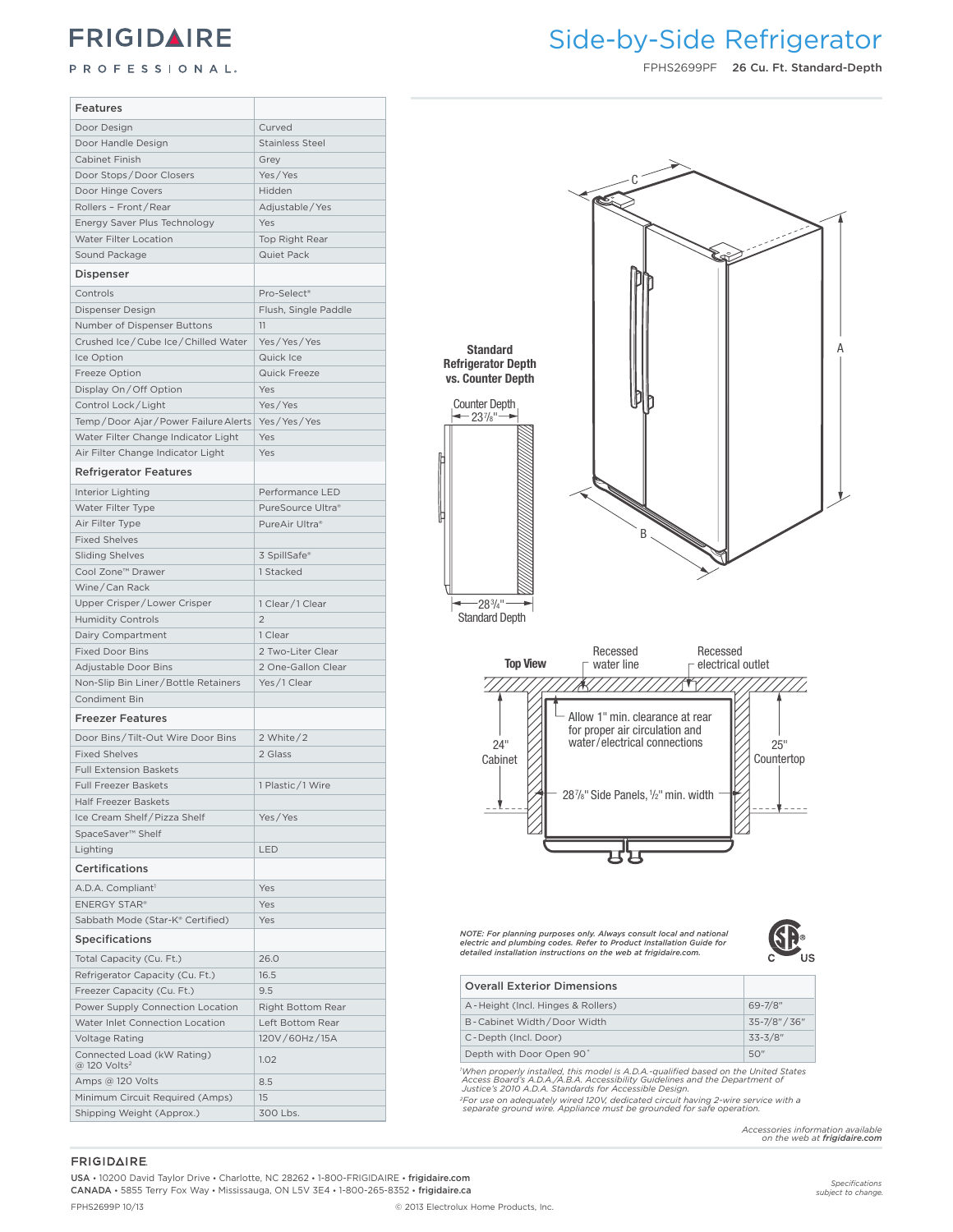

### Side-by-Side Refrigerator

FPHS2699PF 26 Cu. Ft. Standard-Depth



#### Side-by-Side Refrigerator Specifications

- Product Shipping Weight (approx.) 300 Lbs.
- Voltage Rating 120V / 60 Hz / 15 Amps
- Connected Load (kW Rating) @ 120 Volts = 1.02 kW (For use on adequately wired 120V, dedicated circuit having 2-wire service with a separate ground wire. Appliance must be grounded for safe operation.)
- Amps @ 120 Volts = 8.5 Amps
- Always consult local and national electric & plumbing codes.
- Floor should be level surface of hard material, capable of supporting fully loaded refrigerator.
- When installing refrigerator adjacent to wall, cabinet or other appliance that extends beyond front edge of unit, 20" minimum clearance recommended to allow for optimum 120° to 180° door swing, providing complete drawer / crisper access and removal. *(Absolute 4-1/2" minimum clearance will ONLY allow for 90° door swing which will provide drawer / crisper access with restricted removal.)*
- To ensure optimum performance, avoid installing in direct sunlight or close proximity to range, dishwasher or other heat source.
- For proper ventilation, front grille MUST remain unobstructed.
- Recess electrical outlet when possible.
- Water recess on rear wall recommended to prevent water line damage.
- Water Pressure Cold water line must provide between 30 and 100 pounds per square inch (psi).
- Copper tubing with 1/4" O.D. recommended for water supply line with length equal to distance from rear of unit to household water supply line plus 7 additional feet. Optional Water Supply Installation Kits available.
- Adjustable front rollers to assist with door alignment.

#### "Built-In Look" Specifications

• Minimum opening of 70-1/4" H x 36" W x 28-7/8" D required to allow for ease of installation, proper air circulation, and plumbing / electrical connections.

• Remove all wall / floor molding prior to installation.

*Note: For planning purposes only. Refer to Product Installation Guide on the web at frigidaire.com for detailed instructions.*



#### **FRIGIDAIRE**

USA • 10200 David Taylor Drive • Charlotte, NC 28262 • 1-800-FRIGIDAIRE • frigidaire.com CANADA • 5855 Terry Fox Way • Mississauga, ON L5V 3E4 • 1-800-265-8352 • frigidaire.ca